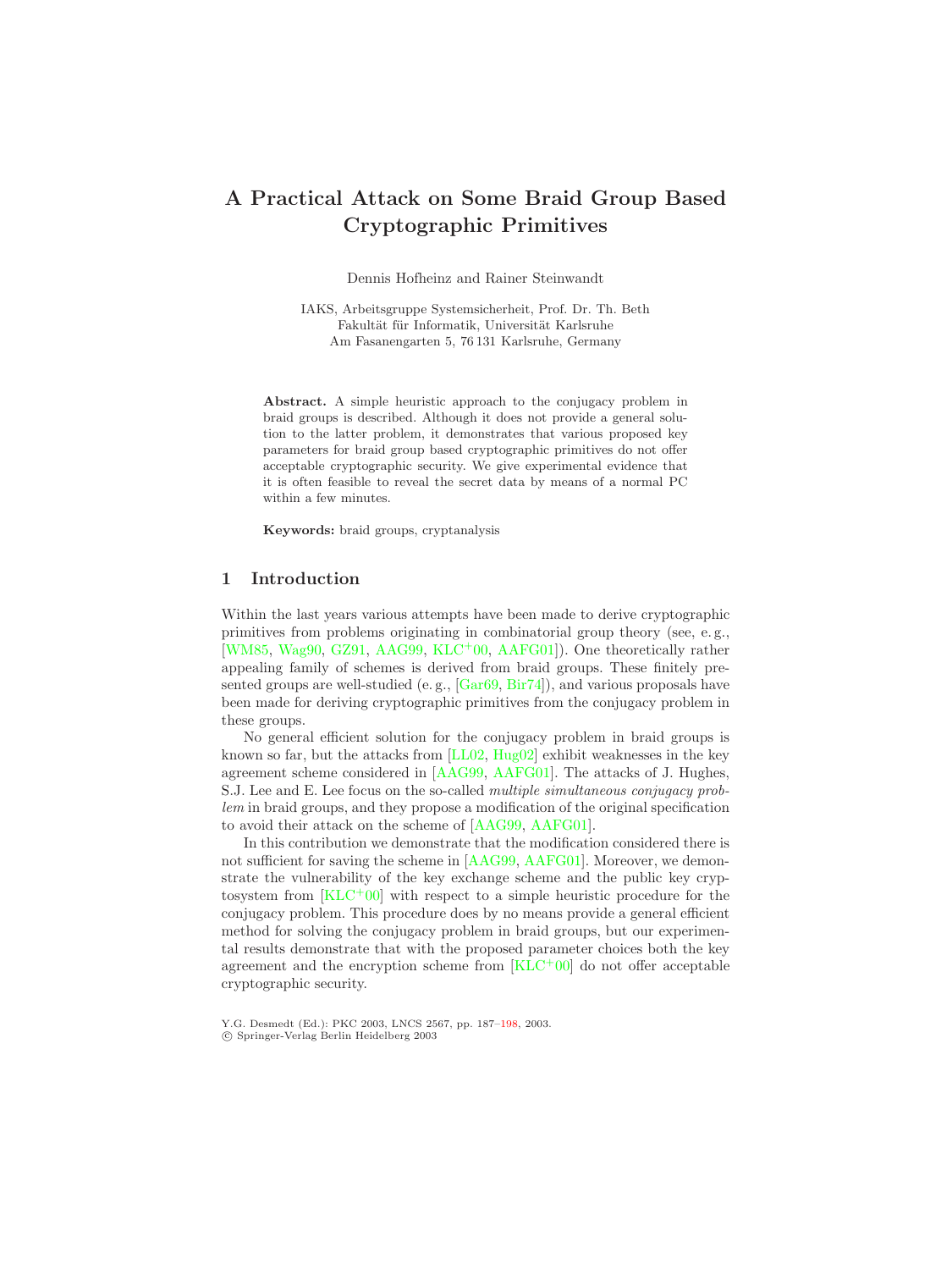#### <span id="page-1-1"></span>188 Dennis Hofheinz and Rainer Steinwandt

In more detail our contribution is organized as follows: in the next section we recall some basic terminology concerning braid groups with the main focus on some algorithmic aspects of the word and conjugacy problem. Thereafter we describe our heuristic approaches for tackling the variants of the conjugacy problem underlying the proposals in [\[AAG99,](#page-10-1) [KLC](#page-10-2)+00, [AAFG01\]](#page-10-3). We recall the set-up of these proposals to the extent necessary for describing our attack and give experimental results that illustrate the cryptographic relevance of our approach. Finally, some conclusions are given.

# **2 Braid Groups**

The *braid group*  $B_n$  ( $n \in \mathbb{N}$ ) is a finitely presented group that is defined through the following presentation (cf. [\[Art25\]](#page-10-7)):

$$
\left\langle \sigma_1, \ldots, \sigma_{n-1} \middle| \begin{array}{l} \sigma_i \sigma_j \sigma_i = \sigma_j \sigma_i \sigma_j \quad \text{if } |i - j| = 1 \\ \sigma_i \sigma_j = \sigma_j \sigma_i \quad \text{if } |i - j| > 1 \end{array} \right\rangle
$$

We refer to  $\sigma_1, \ldots, \sigma_{n-1}$  as *(Artin) generators* and to arbitrary elements of  $B_n$ as *braids*. If we refer to a concrete representation of a braid in terms of Artin generators, we use the term *braid word*. A braid is said to be *positive* iff it can be written as a product of generators  $\sigma_i$ , i.e., in this case no negative powers of the  $\sigma_i$  are involved. Here the identity  $\varepsilon \in B_n$  is also regarded as positive, and it can be shown that the positive braids in  $B_n$  form a *monoid*  $B_n^+$  which embeds into  $B_n$  (cf. [\[Gar69\]](#page-10-4)).

### **2.1 The** *∆***-Normal Form**

Setting inductively  $\Delta_1 := \sigma_1$  and  $\Delta_i = \sigma_1 \cdots \sigma_i \cdot \Delta_{i-1}$  for  $1 < i < n$ , we define the *fundamental braid*  $\Delta \in B_n$  as  $\Delta := \Delta_{n-1}$ . Next, we establish a partial ordering  $\leq$  on the elements of  $B_n$  by setting  $v \leq w$  iff there are positive braids  $\alpha, \beta \in B_n^+$  such that  $w = \alpha v \beta$ . Now any braid  $\alpha \in B_n$  which satisfies  $\varepsilon \leq \alpha \leq \Delta$ is called a *canonical factor*. There is a *canonical homomorphism*  $\pi : B_n \to S_n$ from the braid group  $B_n$  into the symmetric group  $S_n$  which maps  $\sigma_i$  onto the transposition interchanging  $i$  and  $i + 1$  and whose restriction to the set of canonical factors in  $B_n$  induces a bijection; see [\[EM94\]](#page-10-8).

<span id="page-1-0"></span>A factorization  $\gamma = \alpha \beta$  of a positive braid  $\gamma$  into a canonical factor  $\alpha$  and a positive braid  $\beta$  is said to be *left-weighted* iff  $\alpha$  has the maximal length among all such decompositions. A *right-weighted* factorization is defined analogously. For any braid  $w \in B_n$  we denote the greatest  $i \in \mathbb{Z}$  with  $\Delta^i \leq w$  by inf w; analogously, sup w stands for the smallest  $i \in \mathbb{Z}$  with  $w \leq \Delta^i$ . With this notation every braid  $w \in B_n$  can be written *uniquely* as

$$
w = \Delta^r W_1 \cdots W_s \tag{1}
$$

with  $r = \inf w$ ,  $s = \sup w - \inf w$  and canonical factors  $\varepsilon < W_i < \Delta$  such that  $W_iW_{i+1}$  is left-weighted for  $1 \leq i < s$  (cf. [\[Gar69\]](#page-10-4)). In this context, we refer to s as the *canonical length* of w.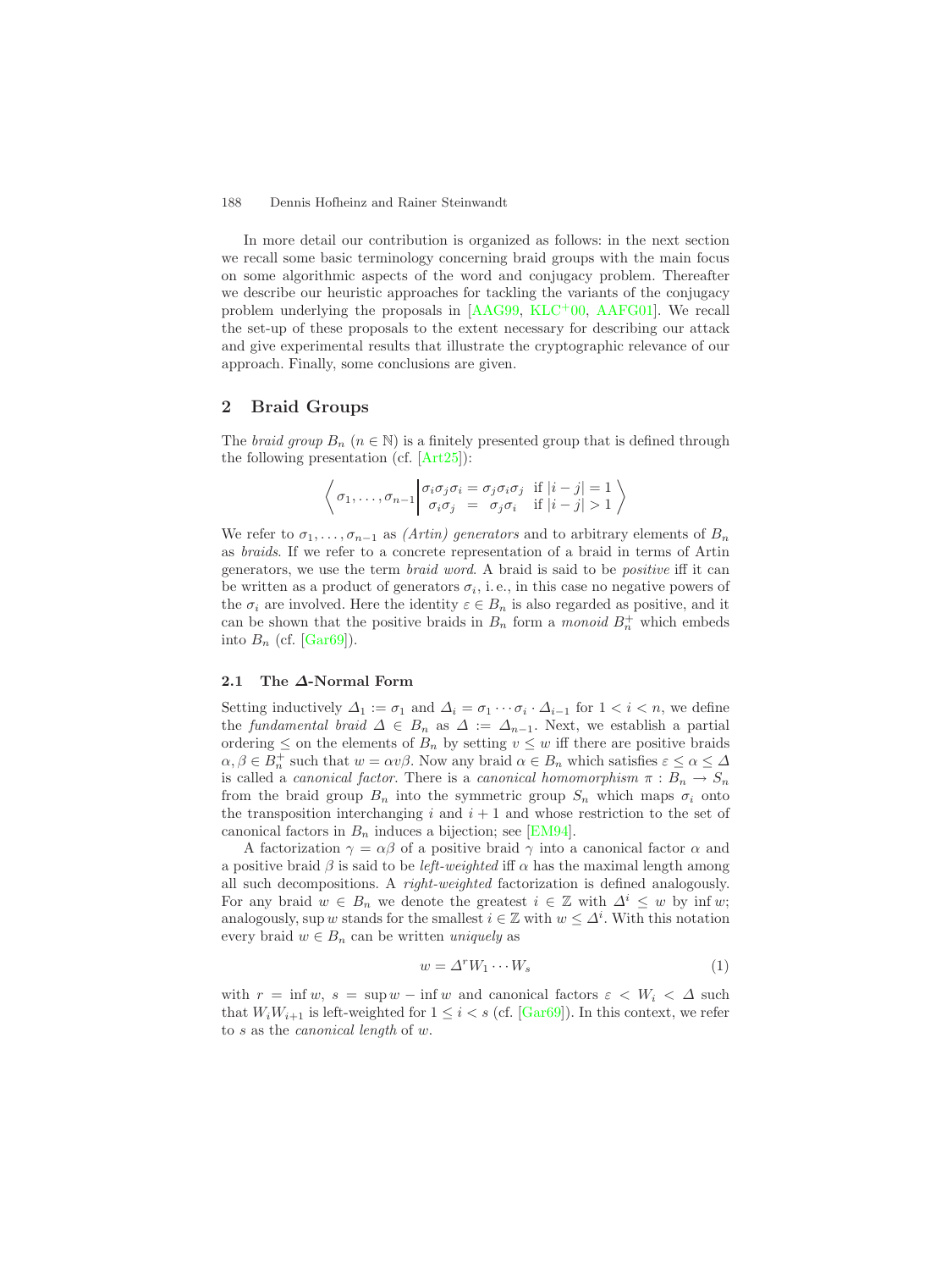<span id="page-2-1"></span>The explicit decomposition [\(1\)](#page-1-0) is called the ∆*-normal form* or simply the *normal form* of w. Note here that the  $W_i$  are canonical factors, so each of them can be represented uniquely by the correspending permutation  $\pi(W_i)$  in the symmetric group  $S_n$ . For a given braid word  $w \in B_n$ , its normal form can be computed in time  $\mathcal{O}(|w|^2 n \log n)$  with  $|\cdot|$  denoting the word length (see  $\text{[CKL+01]}$  $\text{[CKL+01]}$  $\text{[CKL+01]}$ ) for details).

#### **2.2 The Conjugacy Problem in** *B<sup>n</sup>*

<span id="page-2-0"></span>For convenience, we introduce the notion of a *tail*:  $\gamma \in B_n^+$  is said to be a *tail* of some braid  $\alpha \in B_n^+$ , iff there is a factorization  $\alpha = \beta \gamma$  with  $\beta \in B_n^+$ . Also we define the automorphism  $\tau$  of  $B_n$  through  $\tau(w) := \Delta^{-1}w\Delta$   $(w \in B_n)$ . With this terminology we can formulate a lemma that is of importance for the heuristic approach to the conjugacy problem discussed below; the first part of this result has already been stated in [\[LL02\]](#page-11-2):

**Lemma 1.** Let  $v, w \in B_n$  be two positively conjugate braid words such that  $w = \alpha^{-1}v\alpha$  for some  $\alpha \in B_n^+$ . Let  $\Delta^rW_1 \cdots W_s$  be the normal form of w. Then *the following relations hold:*

- $-$  *If* inf  $w < \inf v$ , then the canonical factor  $\Delta \tau^r(W_1^{-1})$  is a tail of  $\alpha$ .
- $-$  *If* sup  $w > \sup v$ , then  $W_s$  *is a tail of*  $\alpha$ *.*

*Proof.* A proof of the first claim can be found in the proof of Lemma 4.3 in [\[EM94\]](#page-10-8); using the terminology from [\[EM94\]](#page-10-8), the second part follows immediately by noticing that 'reverse cycling' some braid word  $w \in B_n$  can be achieved by cycling its inverse  $w^{-1}$ .

Note that the restriction to *positively* conjugated braids is not really a restriction: suppose we have  $v, w \in B_n$  with  $w = x^{-1}vx$  for some braid word  $x \in B_n$ , whose normal form is  $\Delta^r X_1 \cdots X_s$ , with  $r \in \mathbb{Z}$  possibly non-zero. Since  $\Delta^2$  lies in the centre of  $B_n$  (cf. [\[Gar69\]](#page-10-4)), then also for  $\tilde{x} := \Delta^{r \mod 2} X_1 \cdots X_s$  we find  $w = \tilde{x}^{-1}v\tilde{x}$ , and  $\tilde{x}$  is obviously positive.

Lemma [1](#page-2-0) tells us for any given braid word  $w \in B_n$  how to eventually find a word with minimal canonical length in  $w$ 's conjugacy class. (To see this, note that minimal canonical length is equivalent to minimal sup and maximal inf.) The set of all words with minimal canonical length in  $w$ 's conjugacy class is called the *super summit set*  $S(w)$  of w and can be shown to be finite; moreover, there is an algorithm for computing  $\mathcal{S}(w)$  for any given braid word  $w \in B_n$  (cf. [\[EM94\]](#page-10-8)). Of course, two super summit sets  $\mathcal{S}(v)$ ,  $\mathcal{S}(w)$  of braid words  $v, w \in B_n$  are either equal or disjoint. So we eventually obtain an algorithm for the conjugacy problem in the braid group  $B_n$ : given  $v, w \in B_n$ , we compute  $\mathcal{S}(v)$  and *one* element w' of  $S(w)$ . Then v and w are conjugate iff  $w' \in S(v)$ . This approach cannot only be used to decide whether  $v$  and  $w$  are conjugated; it can also be used to obtain a positive braid word  $\alpha \in B_n^+$  with  $w = \alpha^{-1}v\alpha$ . Unfortunately, the complexity of this algorithm is not clear, since no precise estimate for the cardinality of  $\mathcal{S}(v)$ is known.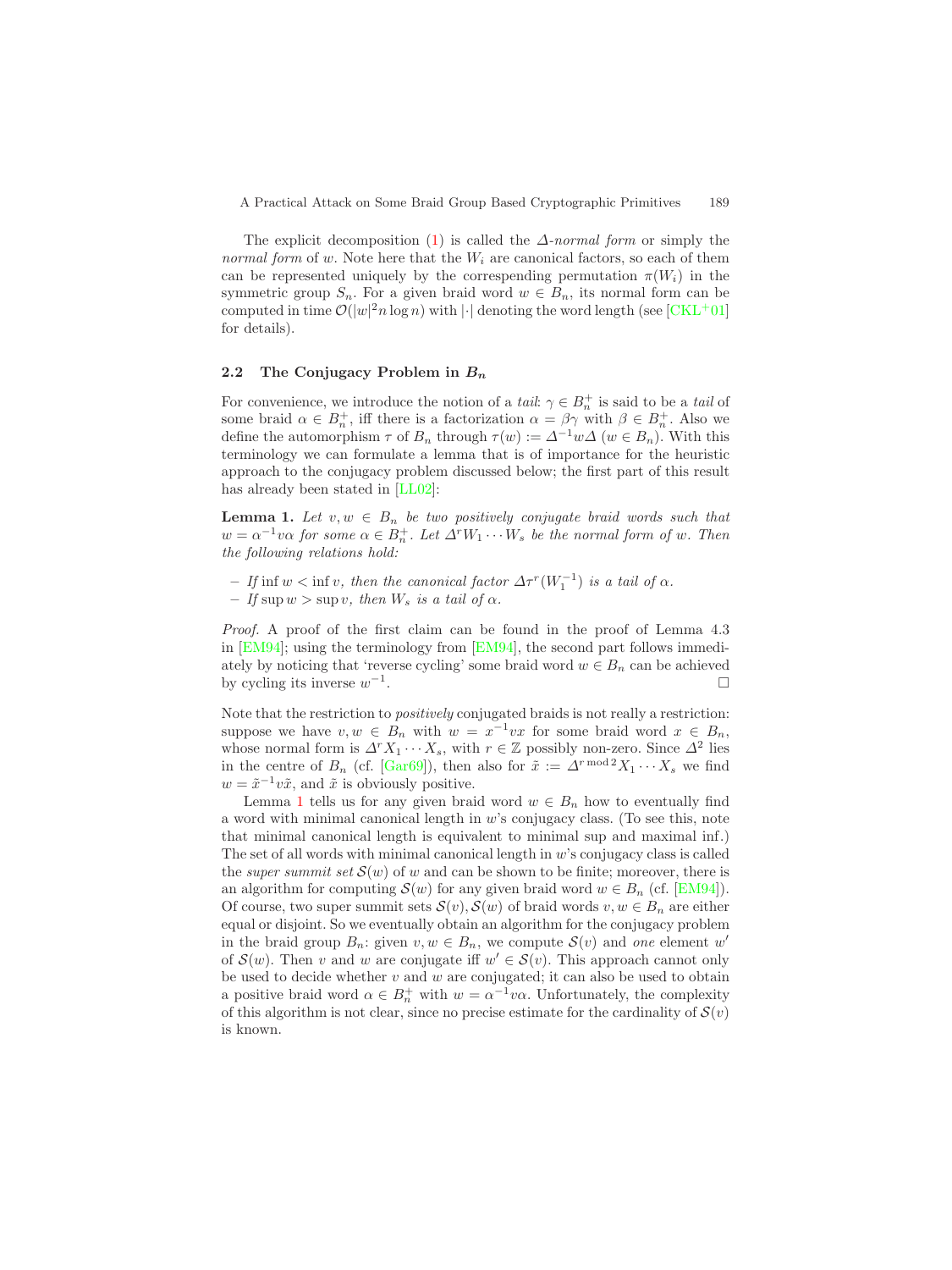<span id="page-3-0"></span>**Remark** There is another presentation for the braid group  $B_n$  due to Birman, Ko, and Lee [\[BKL98\]](#page-10-10). In this presentation, we may find a unique normal form for any braid word  $w \in B_n$  in time  $\mathcal{O}(|w|^2 n)$ .

### **3 A Heuristic Approach to the Conjugacy Problem**

Given two conjugate braid words  $v, w \in B_n$ , we would like to find a conjugating braid  $\alpha \in B_n$  so that  $w = \alpha^{-1}v\alpha$ . Actually, for certain proposed parameters  $n \in \mathbb{N}$  and specific braids  $v, w \in B_n$ , this problem is hoped to be computationally intractable and has been suggested as a tool for deriving cryptographic primitives (see, e.g.,  $[KLC^+00, AAFG01]$  $[KLC^+00, AAFG01]$  $[KLC^+00, AAFG01]$ ). In the sequel, we present an algorithm using Lemma [1](#page-2-0) and some additional heuristics which tries to solve the conjugacy problem for the parameter sizes considered in proposals for cryptographic primitives. We do not aim at providing a general efficient solution for the conjugacy problem in braid groups. Nevertheless, the heuristic approach described below exhibits security problems in several cryptographic proposals based on braid groups.

### **3.1 The Algorithm**

Consider Algorithm A (shown in Figure 1) for tackling an instance of the conjugacy problem in  $B_n$  (the function GuessPermutation is discussed in the next section).

### **Algorithm A:**

```
– Input: v, w \in B_n with w = x^{-1}vx for some unknown x \in B_n^+ with \inf x = 0.
– Output: either \alpha \in B_n^+ with w = \alpha^{-1}v\alpha or 'failed'.
        1. Initialize \alpha as the empty word \varepsilon.
        2. Put v and w in normal form, so that w = \Delta^r W_1 \cdots W_s.
        3. While \inf w < \inf v do
                  Let \gamma := \Delta \tau^r(W_1^{-1}), \alpha := \gamma \alpha, w := \gamma w \gamma^{-1},Put w in normal form as in 2.
        4. While \sup w > \sup vdo
                  Let \gamma := W_s, \alpha := \gamma \alpha, w := \gamma w \gamma^{-1},
                  Put w in normal form as in 2.
        5. Let \mu := \text{Gaussian}(v, w), \alpha := \mu \alpha, w := \mu w \mu^{-1}.
        6. If v = w, then
                 Return \alpha,
               else
                  Return 'failed'.
```
**Fig. 1.** Algorithm A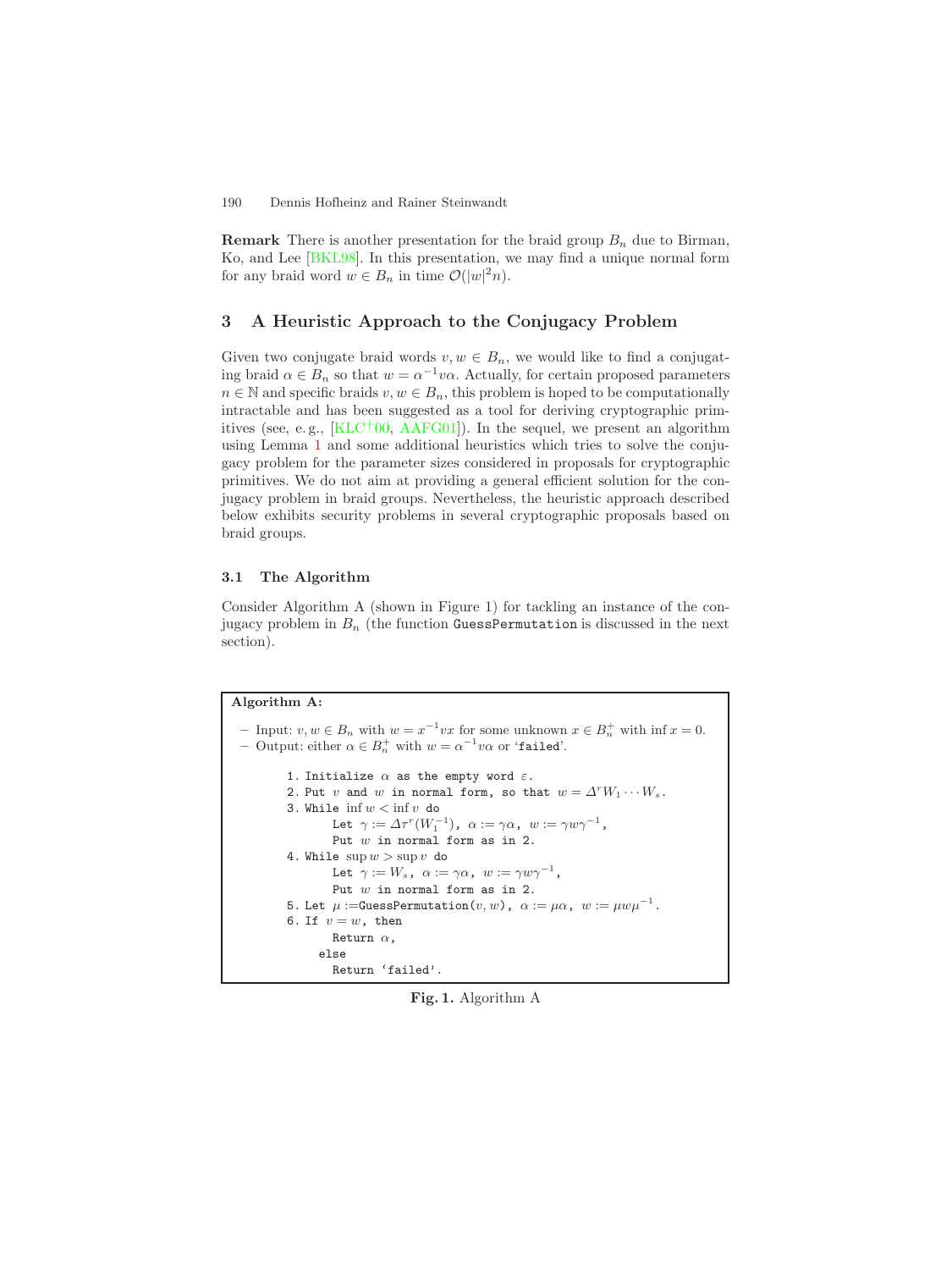As mentioned already, the restriction to inputs  $v, w \in B_n$  that are *positively* conjugated is not relevant. Requiring the conjugating braid  $x = \Delta^r X_1 \cdots X_s$ to fulfill the condition  $r(=\inf x) = 0$  is of no practical relevance, either: if  $w = x^{-1}vx$  holds, then also  $w = \tilde{x}^{-1}v\tilde{x}$  for  $\tilde{x} := \Delta^{r \mod 2}X_1 \dots X_s$  holds. But either  $\tilde{x}$  or  $\Delta^{-1}\tilde{x}$  is a positive braid with zero inf. So in the general case it suffices to run Algorithm A *twice* (maybe in parallel): once with inputs  $v, w$  and once with inputs  $\Delta^{-1}v\Delta$ , w.

### <span id="page-4-0"></span>**3.2 Discussion of the Algorithm**

Let us take a closer look at the behaviour of Algorithm A: in Step 1 and Step 2 our guess  $\alpha$  for the conjugating element x is initialized and the words  $v, w \in B_n$ are prepared. Steps  $3$  and  $4$  conjugate w in a way that after completion of these steps the canonical length of our new  $w$  is not greater than the canonical length of v. Using Lemma [1,](#page-2-0) at the beginning of Step 5 we therefore have  $w = x'^{-1}vx'$ with  $x = x' \alpha$  and  $x' \in B_n^+$ .

Now we assume that in this situation, the 'not yet uncovered' part  $x'$  of the conjugating word  $x$  is 'essentially determined' by its induced permutation  $\pi(x')$ . Consequently, in Step 5, we *guess* the permutation  $\pi(x')$ , i.e., the function GuessPermutation(v,w) is to return a canonical factor  $\mu$  with  $\pi(\mu) = \pi(x')$ . To find such a braid word  $\mu$  in the general case, we would have to solve the conjugacy problem  $\pi(w) = \pi(x')^{-1}\pi(v)\pi(x')$  in the symmetric group  $S_n$ ; also there might be a vast number of possible solutions for  $\pi(x')$  when we consider *pure* braids v, i.e., braids  $v \in B_n$  satisfying  $\pi(v) = id$ . We'll discuss this 'pure case' below. For non-pure braids  $v$ , experimentally it turned out that in many cases  $\pi(x')$  is a sufficiently 'simple' permutation and that the simple implementation of GuessPermutation shown in Figure 2 works fine (it exploits that in cycle notation conjugating a permutation  $\sigma$  by a permutation  $\tau$  means applying  $\tau$  to the 'entries' of  $\sigma$ ).

Of course, in the case of pure braid words  $v$  we have to modify the function GuessPermutation accordingly. A promising heuristic approach seems then to be the following: supposing that  $v = \Delta^{r_v} V_1 \cdots V_{s_v}$  and  $w = \Delta^{r_w} W_1 \cdots W_{s_w}$ are in their normal forms, chances are good that  $\mu = \pi^{-1} \left( \pi(V_1 W_1^{-1}) \right)$  or  $\mu =$  $\pi^{-1}(\pi(V_{s_v}^{-1}W_{s_w}))$ . For our experiments, we optimized this strategy a little: in case neither one of these candidates for  $\mu$  solves our conjugation problem in  $B_n$ , we then guess the *right meet* of these candidates as only a *tail* of  $\mu$ ; here by a *right meet* of two positive braid words  $\alpha$ ,  $\beta$  we mean a tail of *both*  $\alpha$  and  $\beta$  with maximal length in generators.

Back to Algorithm A, in Step 6 we return  $\alpha$  in case it actually is a conjugating element.

Note that neither Algorithm A nor the function GuessPermutation is probabilistic, so there is no chance that, once one of them has failed, successive applications might improve this result. In particular, there is lots of room for improving and adding heuristics to Algorithm A. E. g., in our experiments with the following variation we were able to solve the conjugacy problem in certain cases in which at the beginning of Step 5 no canonical factor  $\mu$  alone satisfied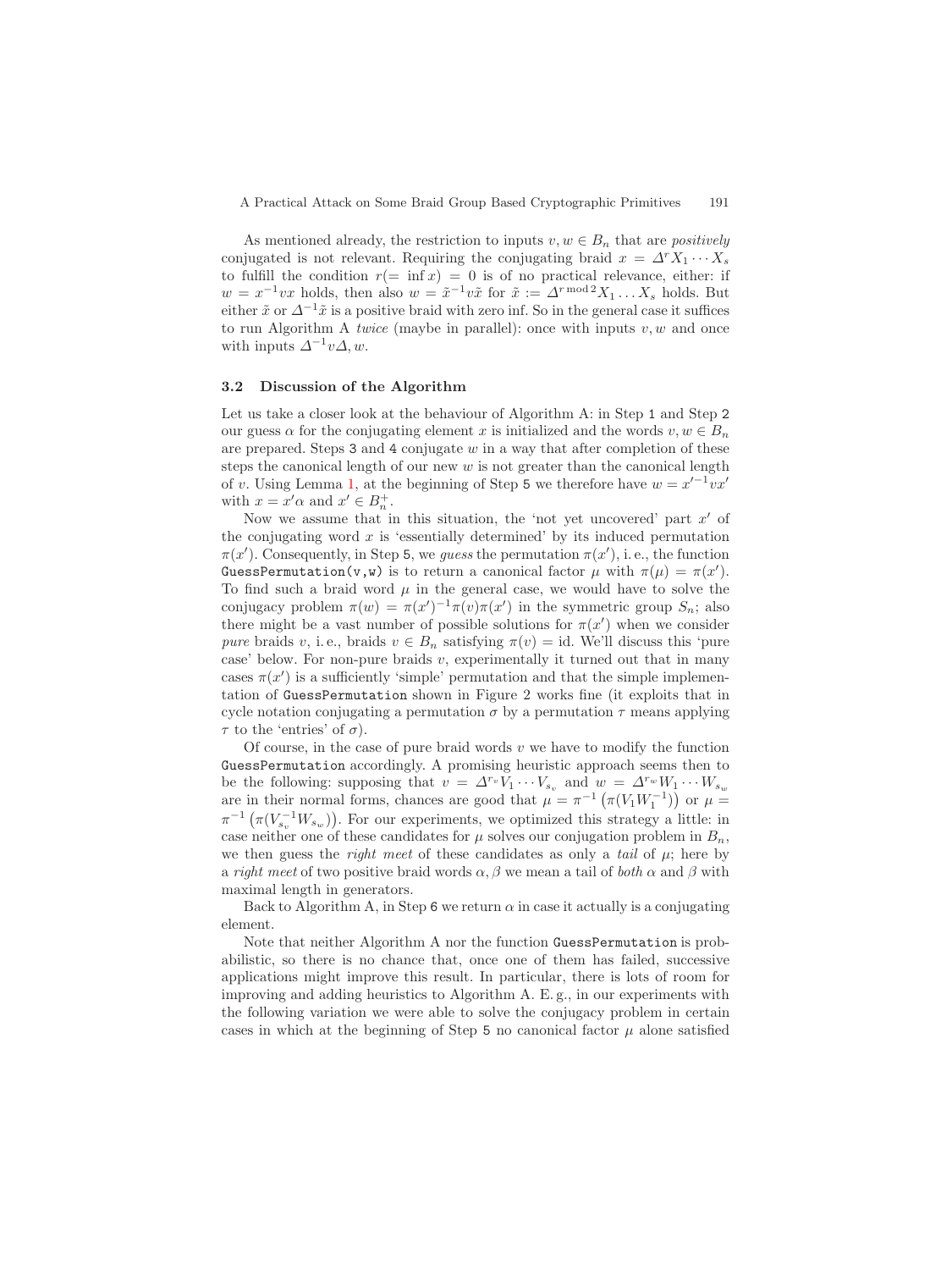<span id="page-5-1"></span>**Function** GuessPermutation**:** *–* Input:  $v, w \in B_n$  with  $w = x^{-1}vx$ , for some unknown  $x \in B_n^+$  with  $\inf x = 0$ . **–** Output: a canonical factor  $\mu \in B_n^+$ , such that  $\pi(\mu) = \pi(x)$ . 1. Let  $\tau \in S_n$  be the identity permutation. 2. Let  $(\chi_1,\ldots,\chi_n):=(\text{false},\ldots,\text{false})$ . 3. For i from n downto 1 do Let  $r := i$ ,  $s := i$ , While  $\chi_r = \text{false}$  do Let  $\chi_r := \text{true}$ , Let  $r := \pi(v)(r)$ ,  $s := \pi(w)(s)$ , If  $r \neq s$ , then Let  $\tau(r) := s$ . 4. Let  $(\xi_1,\ldots,\xi_n) := (\text{false},\ldots,\text{false}).$ 5. For i from n downto 1 do If  $\xi_i$  = false, then Let  $\xi_i := \text{true}, r := i$ , While  $\xi_{\tau(r)} = \text{false}$  and  $\tau(r) \neq r$  do Let  $r := \tau(r)$ ,  $\xi_r := \text{true}$ . Let  $\tau(r) := i$ . 6. Return  $\pi^{-1}(\tau)$ .

**Fig. 2.** The function GuessPermutation

<span id="page-5-0"></span> $w = \mu^{-1}v\mu$ : instead of guessing the *whole* braid word  $\mu$  in Step 5, one guesses only a *tail* of some canonical factor  $\mu$  satisfying  $\pi(\mu) = \pi(x)$ . Then in Step 6, if we are not yet finished (i.e., if  $v \neq w$ ), we repeat Steps 3–5 until we are.—Of course, here we rely on the assumption that the tails of  $\mu$  we guess in Step 5 are indeed tails of x.

# **3.3 The Multiple Simultaneous Conjugacy Problem**

Algorithm A can be modified to work for an instance of the *multiple simultaneous conjugacy problem*: given  $m \geq 1$  braid words  $v_i, w_i \in B_n$  with  $w_i = x^{-1}v_i x$  (1 ≤  $i \leq m$ ) for some unknown braid  $x \in B_n$ , we are looking for some  $\alpha \in B_n$  which also satisfies  $w_i = \alpha^{-1} v_i \alpha$  for all i. Consider the modification of Algorithm A shown in Figure 3, which can be regarded as an extension to the algorithm used in [\[LL02,](#page-11-2) Theorem 2].

Here the function GuessSimultPerm takes as input pairs  $(v_i, w_i) \in B_n^2$  of braid words such that  $w_i = x^{-1}v_ix$  for all i, and yields a guess for a canonical factor  $\beta$  with  $\pi(\beta) = \pi(x)$  as a result. For implementing this function, similar ideas as for the function GuessPermutation can be used; we skip a detailed discussion of this topic and do not give a sample implementation of GuessSimultPerm here.

However, it is worthwhile to remark that—just like in the case of Algorithm A—sometimes it may be helpful to use a variation of Algorithm B which in Step 5 only guesses some *tail* of  $\mu$  and then repeats Steps 3–6 as necessary.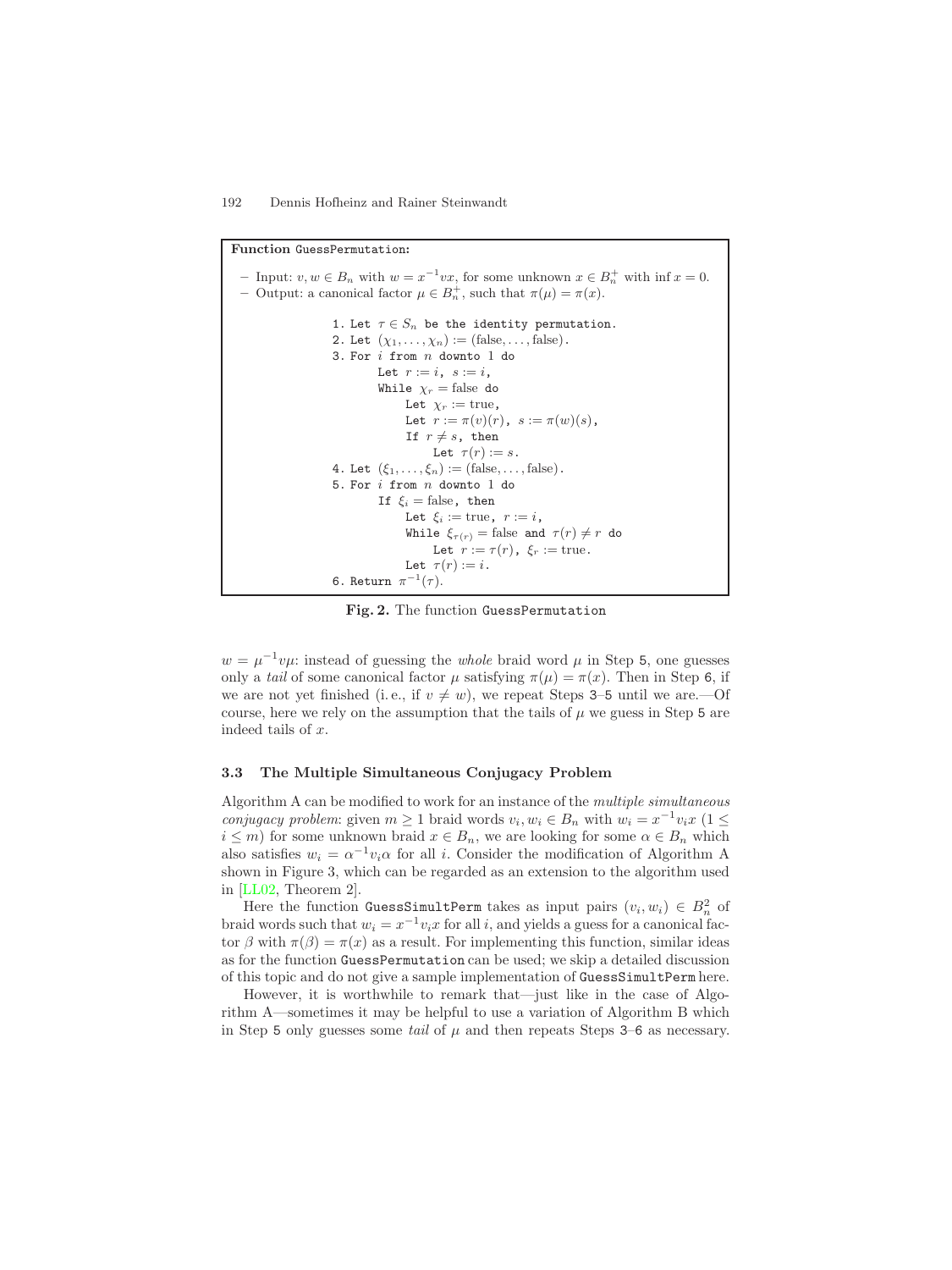<span id="page-6-0"></span>A Practical Attack on Some Braid Group Based Cryptographic Primitives 193

```
Algorithm B:
  – Input: m \ge 1 pairs (v_i, w_i) \in B_n^2 such that w_i = x^{-1}v_ix (1 \le i \le m) for some
     unknown x \in B_n^+ with inf x = 0.
  – Output: either \alpha \in B_n^+ with w_i = \alpha^{-1} v_i \alpha for all i or 'failed'.
            1. Initialize \alpha as the empty word \varepsilon.
            2. Put all v_i and all w_i in normal form,
                so that w_i = \varDelta^{r_i} W_1^{(i)} \cdots W_{s_i}^{(i)}.
            3. While \inf w_j < \inf v_j for some j \in \{1, \ldots, m\} do
                      Let \gamma:=\varDelta\tau^r((W_1^{(j)})^{-1}), \alpha:=\gamma\alpha,
                      Let w_i := \gamma w_i \gamma^{-1} for all i \in \{1, \ldots, m\},
                     Put all w_i in normal form as in 2.
            4. While \sup w_j > \sup v_j for some j \in \{1, ..., m\} do
                      Let \gamma:=W^{(j)}_s, \alpha:=\gamma\alpha,
                      Let w_i := \gamma w_i \gamma^{-1} for all i \in \{1, \ldots, m\},
                     Put all w_i in normal form as in 2.
            5. Let \mu := \text{GuessSimultPerm}((v_1, w_1), \ldots, (v_m, w_m)).
            6. Let \alpha := \mu \alpha, and w_i := \mu w_i \mu^{-1} for all i \in \{1, \ldots, m\}.7. If v_i = w_i for all i, then
                     Return \alpha,
                   else
                     Return 'failed'.
```
**Fig. 3.** Algorithm B

Also another heuristic step turned out to be helpful: after Step 4, it can be worthwhile to 'combine' pairs of braid words  $v_i, w_i$  to extend the set of these pairs. Namely, if  $w_i = x^{-1}v_ix$  for  $i = 1, ..., m$ , then also  $w' = x^{-1}v'x$ , where  $v' = v_i^{-1}v_jv_i$  and  $w' = w_i^{-1}w_jw_i$  for any  $i, j \in \{1, ..., m\}$ . In particular, new found pairs  $v', w'$  with  $\inf w' < \inf v'$  or  $\sup w' > \sup v'$  are interesting in view of a re-application of Steps 3–4.

# **4 Braid Groups in Cryptography**

Several suggestions have been put forward for deriving cryptographic primitives from the conjugacy problem in braid groups. In the sequel we shortly recall the key agreement schemes from  $[KLC^{+}00, AAFG01]$  $[KLC^{+}00, AAFG01]$  $[KLC^{+}00, AAFG01]$  and the public key encryption scheme from  $[KLC^+00]$  $[KLC^+00]$ ; all of these schemes are based on variants of the conjugacy problem in braid groups. We do not give all details of these proposals and put our main focus on the suggested parameters of the underlying variant of the conjugacy problem. Then we apply the techniques described above to concrete instances of these systems with realistic parameter sizes to get an idea of the practical significance of our approach. For our experiments we used Linux PCs with a clock rate of 1.8 GHz and the CBraid package of  $[Cha01]$ . The concrete running times varied in dependence on the actual parameter choice and the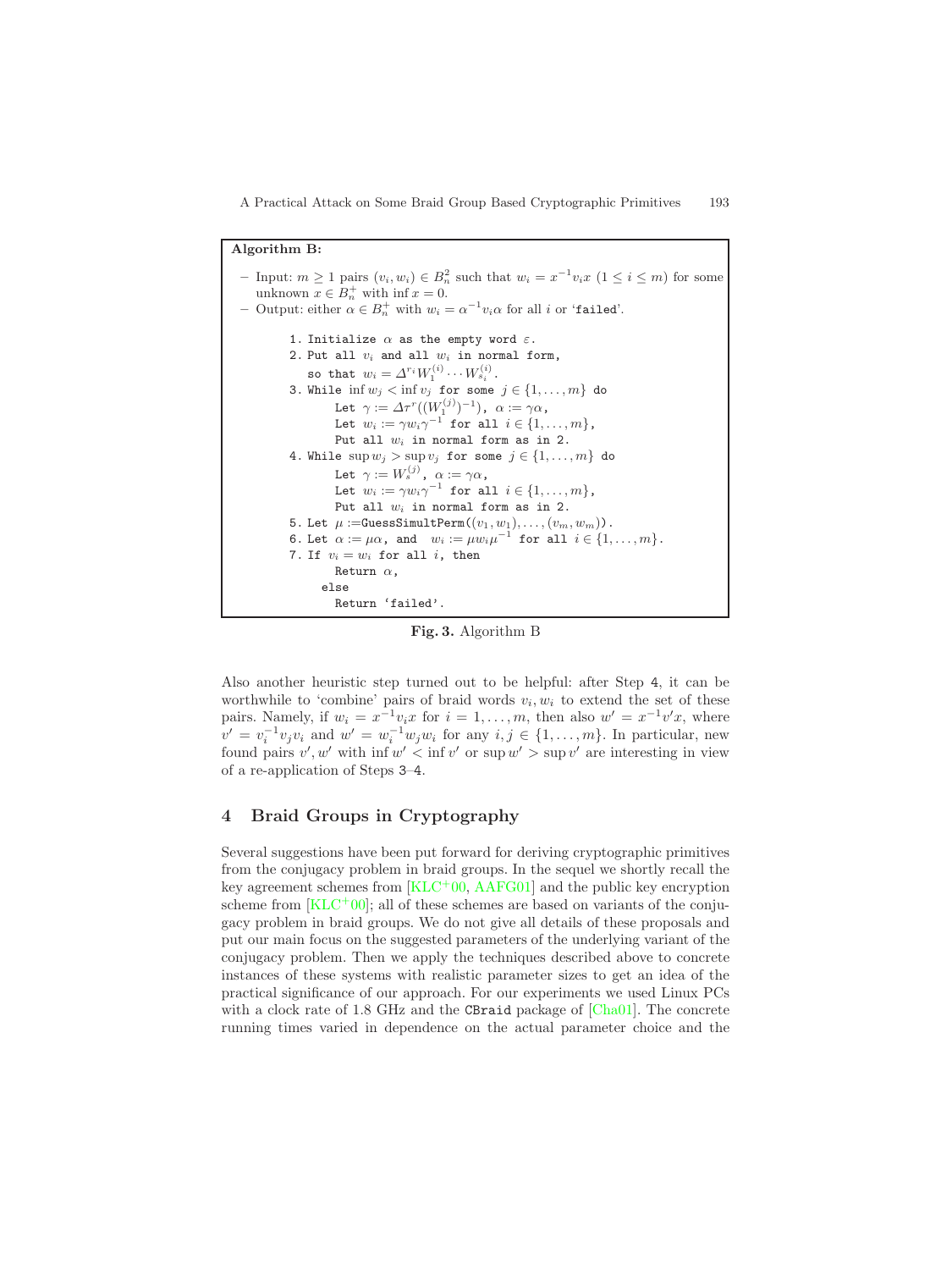<span id="page-7-0"></span>type of the conjugacy problem: while for individual conjugacy problems usually a few seconds were sufficient, instances of the multiple simultaneous conjugacy problem typically required some (less than 30) minutes of CPU time.

#### **4.1 Commutator Based Key Agreement Protocol**

In [\[AAG99\]](#page-10-1), a key agreement protocol has been proposed that is based on the multiple simultaneous conjugacy problem. In [\[AAFG01\]](#page-10-3), the addition of a socalled *key extractor* is suggested. But as the latter modification does not affect our attack, we omit the details on the key extractor in our description:

### **Public information:**

**–** braid index n ∈ N  $-$  a subgroup  $G_A = \langle a_1, \ldots, a_r \rangle \leq B_n$  $-$  a subgroup  $G_B = \langle b_1, \ldots, b_s \rangle \leq B_n$ **Private key: –** Alice selects a ∈ G<sup>A</sup> − Bob selects  $b \in G_B$ **Public key:** – Alice publishes  $[a^{-1}b_1a, \ldots, a^{-1}b_sa]$  $-$  Bob publishes  $[b^{-1}a_1b, \ldots, b^{-1}a_rb]$ 

**Shared key:** derived from  $a^{-1}b^{-1}ab$ 

In [\[AAG99\]](#page-10-1), no concrete parameter choices for the above scheme are suggested. So for our experiments we used the parameters suggested in [\[AAFG01\]](#page-10-3). Namely, we chose the braid index  $n = 80$  and public subgroups  $G_A, G_B \leq B_n$  with  $r = s = 20$  generators each. Each of the generators  $a_i$  resp.  $b_i$  of the public subgroups was comprised of  $5 \leq \ell \leq 10$  Artin generators. The private keys a and b were made up of 100 public generators each.

Using Algorithm B and some of the techniques described in Section [3.3](#page-5-0) to attack the multiple simultaneous conjugacy problem with these parameters, we obtained the following success rates for our attack on the secret key of Alice (resp. Bob):

| n r |              | $s = s \ell$ number of samples success rate |       |
|-----|--------------|---------------------------------------------|-------|
| 80  | 20           | 1000                                        | 99.0% |
| 80  | $20^{\circ}$ | 1000                                        | 98.9% |

To prevent the attack described in [\[LL02\]](#page-11-2), in [\[LL02\]](#page-11-2) S. J. Lee and E. Lee suggest to take *pure* braid words  $a_i$ , resp.  $b_i$  as public generators. More precisely, they suggest to raise any one of the already created generators  $a_i$  (resp.  $b_i$ ) to a suitable power, so that the induced permutation becomes the identity. We implemented this construction and applied Algorithm B with some additional ideas from Sections [3.2](#page-4-0) and [3.3.](#page-5-0) Our results are shown below:

|                 |    |   | $n r = s  \ell$ number of samples success rate |           |
|-----------------|----|---|------------------------------------------------|-----------|
| 80 <sup>1</sup> | 20 | 5 | 1000                                           | $100.0\%$ |
|                 | 20 |   | 1000                                           | 100.0%    |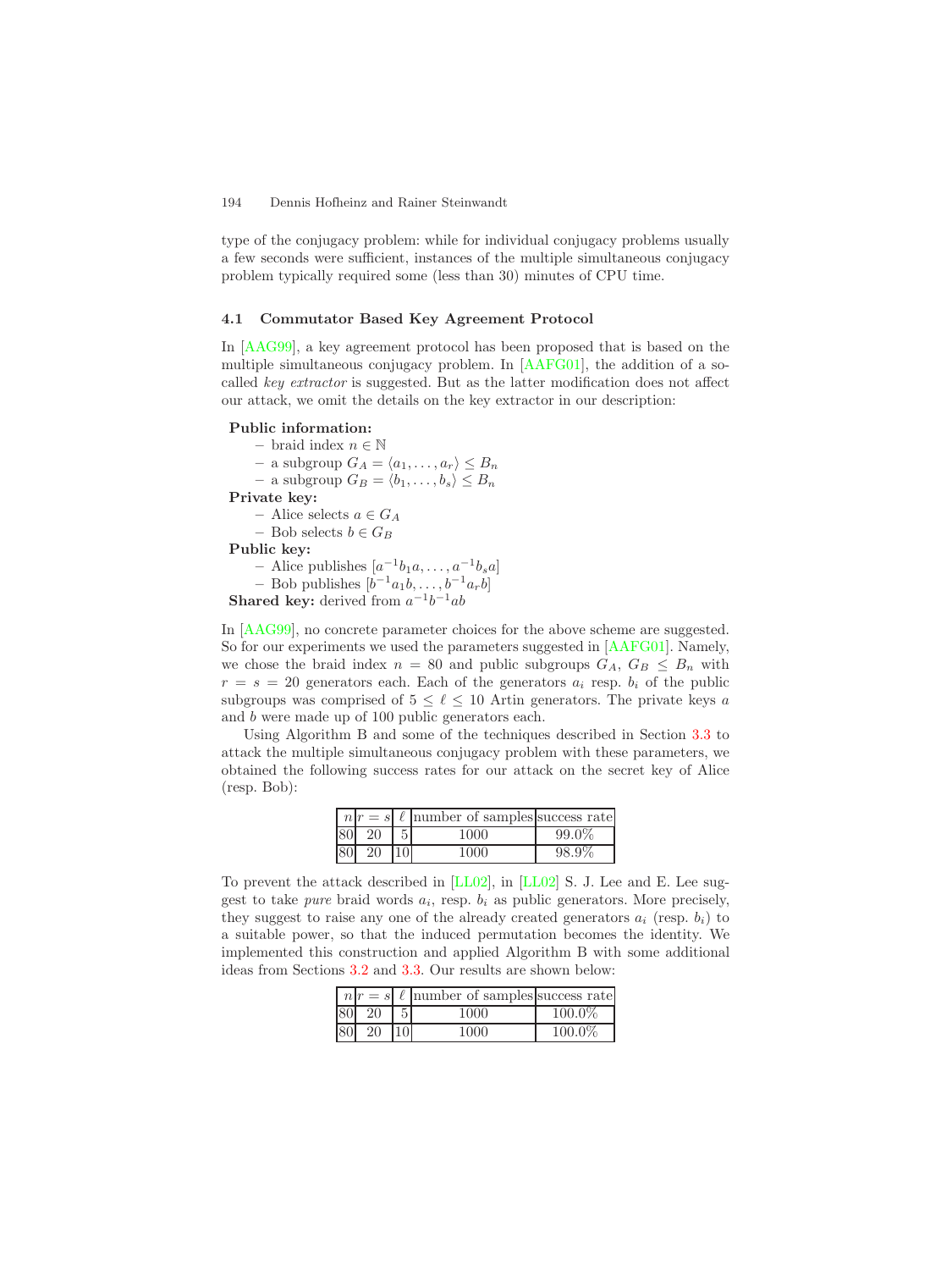<span id="page-8-0"></span>Based on a reference to a private communication with one of the authors of [\[AAFG01\]](#page-10-3), in [\[Hug02\]](#page-10-6) J. Hughes describes a slightly different parameter choice. Namely, the public generators  $a_i$  resp.  $b_i$  are words of length 5 comprised of Artin generators and their inverses. Also, when Alice resp. Bob forms the secret word a resp. b, the description of  $[Hug02]$  suggests to use a word of length 100 in the public generators  $a_i$  resp.  $b_i$  and their inverses.

We've also done a few experiments with such a modified parameter choice, but these parameters also turned out to be vulnerable with respect to our attack, and at the moment it is unclear how a practical parameter choice for the schemes from  $[KLC^+00, AAFG01]$  $[KLC^+00, AAFG01]$  $[KLC^+00, AAFG01]$  should look like.

### **4.2 A Diffie-Hellman Type Key Agreement Protocol and a Public Key Cryptosystem**

The following key agreement protocol has been proposed in [\[KLC](#page-10-2)+00]. Analogously as in the commutator based scheme just described, in [\[AAFG01\]](#page-10-3) a modification by means of a so-called key extractor is suggested. This modification does not affect our attack and is therefore not discussed in the sequel.

We denote by  $LB_{\ell}$  resp.  $RB_r$   $(1 < \ell, r < n)$  the subgroup of  $B_n$  generated by  $\sigma_1, \ldots, \sigma_{\ell-1}$  resp.  $\sigma_{n-r+1}, \ldots, \sigma_{n-1}$ . Now a key agreement scheme can be described as follows:

### **Public information:**

**–** braid index n ∈ N – integers  $\ell, r \in \mathbb{N}$  with  $\ell + r = n$ 

**–** a braid word x ∈ B<sup>n</sup>

**Private key:**

**–** Alice selects a ∈ LB

**–** Bob selects b ∈ RB<sup>r</sup>

**Public key:**

**–** Alice publishes a−1xa

− Bob publishes  $b^{-1}xb$ 

**Shared key:** derived from  $(ab)^{-1}x(ab)$ 

The parameters considered in [\[KLC](#page-10-2)+00, [AAFG01\]](#page-10-3) for this key exchange protocol coincide with those for a public key cryptosystem also described in  $[KLC^+00]$  $[KLC^+00]$ . Hence, we recall the description of this encryption scheme before giving our experimental results. For this we denote by  $H : B_n \longrightarrow \{0,1\}^k$  an ideal hash function from the braid group  $B_n$  to the message space  $\{0,1\}^k$ .

#### **Public information:**

**–** braid index n ∈ N – integers  $\ell, r \in \mathbb{N}$  with  $\ell + r = n$ **Private key:** Alice chooses  $a \in LB_\ell$ **Public key:** − Alice publishes a braid word  $x \in B_n$ , and

– she publishes  $y := a^{-1}xa$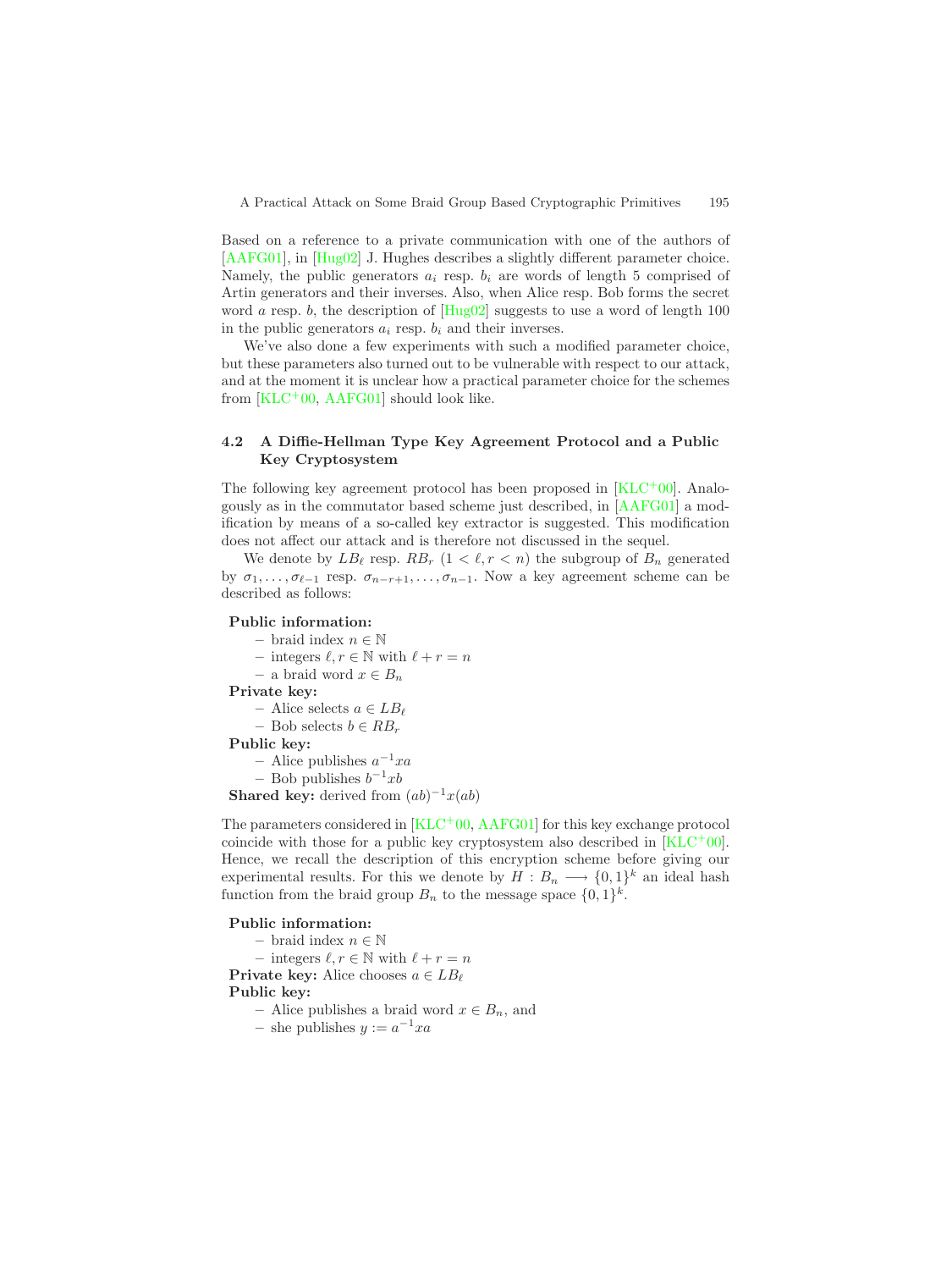<span id="page-9-0"></span>196 Dennis Hofheinz and Rainer Steinwandt

**Encryption:** To transmit  $m \in \{0, 1\}^k$  to Alice,

– Bob chooses  $b ∈ RB<sub>r</sub>$  at random, and

 $–$  he sends  $(c, d) := (b^{-1}xb, H(b^{-1}yb) \text{ XOR } m)$  to Alice

**Decryption:** Alices computes  $m = H(a^{-1}ca)$  XOR d

For our experiments we used the parameters that have also been considered in [\[KLC](#page-10-2)<sup>+</sup>00, [AAFG01\]](#page-10-3). Namely, we used braid groups of index  $n \geq 45$  and chose  $\ell = |n/2|, r = n-\ell$ . For x and a (resp. b) we used braid words of canonical length  $p \geq 3$ . In [\[KLC](#page-10-2)<sup>+</sup>00] the braid word x is required to be 'sufficiently complicated'. Lacking a specification on how to determine such a 'sufficiently complicated'  $x \in B_n$ , we decided to pick such a braid word in the same manner as proposed in  $[CKL+01]$  $[CKL+01]$  for generating 'random braid words'. Then we attacked so-obtained instances  $y = a^{-1}xa$  of the *generalized conjugacy problem* in  $B_n$  by Algorithm A. Below are the results of our experiments for some proposed parameters  $n$  and  $p$ , where  $p$  denotes the canonical length of both  $x$  and  $a$  (resp.  $b$ ):

| n  |   | $p$ <sup>T</sup> otal samples <sup></sup> Success rate |        |
|----|---|--------------------------------------------------------|--------|
| 45 | 3 | 1000                                                   | 78.1\% |
| 50 |   | 1000                                                   | 79.1\% |
|    |   | 1000                                                   | 79.0%  |
| 90 |   | 1000                                                   | 80.0%  |

Without further specification, in  $KLC^+00$  it is also suggested to use pure braid words  $x$ . We decided to generate pure braids as follows: after generating a 'random' braid word  $x$  of canonical length  $p$  as above, we appended to  $x$  the (simple) braid word  $\pi^{-1}(\pi(x^{-1}))$ , and attacked the so-obtained instances of the system with Algorithm A and the variant of GuessPermutation discussed in section [3.2.](#page-4-0) The figures below show the results of these attacks:

| $\boldsymbol{n}$ |    | $p$ <sup>T</sup> otal samples Success rate |        |
|------------------|----|--------------------------------------------|--------|
| 45               | 3  | 1000                                       | 76.9%  |
| $50\,$           | 5. | 1000                                       | 82.4\% |
|                  |    | 1000                                       | 87.5%  |
| 90               |    | 1000                                       | 88.9%  |

So from a cryptographic point of view the parameters in  $[KLC<sup>+</sup>00, AAFG01]$  $[KLC<sup>+</sup>00, AAFG01]$  $[KLC<sup>+</sup>00, AAFG01]$ look rather worrisome, and it remains open how to generate practical instances of the above schemes.

### **5 Conclusion**

We have described a heuristic algorithm for the conjugacy problem in braid groups. This algorithm does not solve the conjugacy problem in the general case, yet it applies in most of the cases considered for public key cryptosystems. We have run various experiments with parameters proposed for braid group cryptosystems to back this result; indeed, we do not know of any public key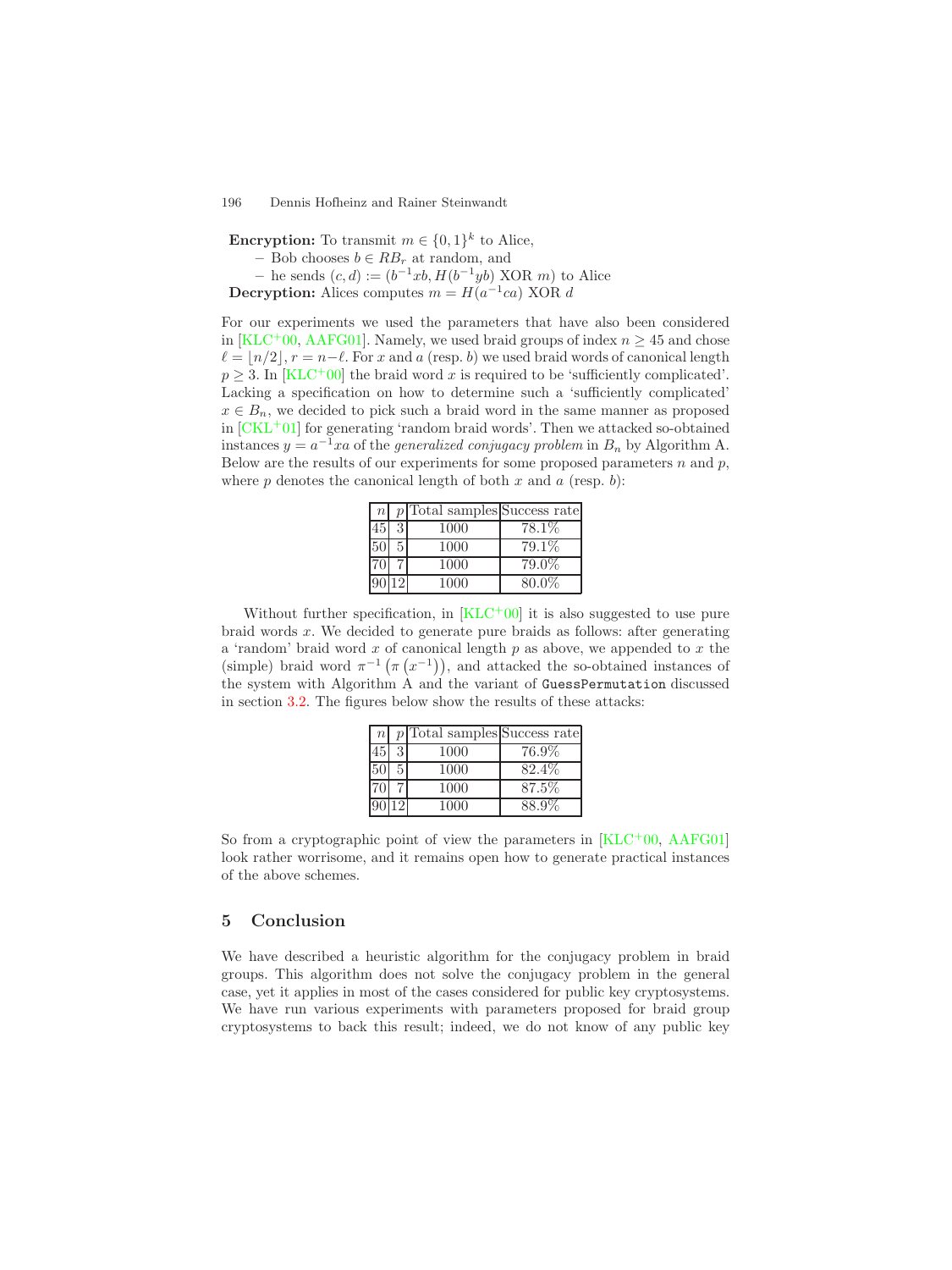cryptosystem based on the conjugacy problem in braid groups whose proposed parameters yield hard instances of this problem with respect to our algorithm.

Furthermore, we believe that our algorithm can be improved to succeed for some parameters not considered yet for cryptographic applications. So it remains unclear how to efficiently find hard instances of the conjugacy problem in braid groups for such purposes.

### <span id="page-10-3"></span>**References**

- <span id="page-10-1"></span>[AAFG01] Iris Anshel, Michael Anshel, Benji Fisher, and Dorian Goldfeld. New Key Agreement Protocols in Braid Group Cryptography. In David Naccache, editor, *"Topics in Cryptology — CT-RSA 2001"*, volume 2020 of *Lecture Notes in Computer Science*, pages 13–27. Springer, 2001. [187,](#page-0-0) [188,](#page-1-1) [190,](#page-3-0) [193,](#page-6-0) [194,](#page-7-0) [195,](#page-8-0) [196](#page-9-0)
- <span id="page-10-7"></span><span id="page-10-5"></span>[AAG99] Iris Anshel, Michael Anshel, and Dorian Goldfeld. An Algebraic Method for Public-Key Cryptography. *Mathematical Research Letters*, 6:287–291, 1999. [187,](#page-0-0) [188,](#page-1-1) [194](#page-7-0)
- [Art25] Emil Artin. Theorie der Z¨opfe. *Hamb. Abh.*, 4:47–72, 1925. [188](#page-1-1)
- <span id="page-10-10"></span>[Bir74] Joan S. Birman. *Braids, Links, And Mapping Class Groups*. Number 82 in Annals of Mathematics Studies. Princeton University Press and University of Tokyo Press, Princeton, New Jersey, 1974. [187](#page-0-0)
- <span id="page-10-11"></span>[BKL98] Joan S. Birman, Ki Hyoung Ko, and Sang Jin Lee. A new approach to the word and conjugacy problems in the braid groups. *Advances in Mathematics*, 139:322–353, 1998. [190](#page-3-0)
- <span id="page-10-9"></span>[Cha01] Jae Choon Cha. CBraid: a C++ library for computations in braid groups, 2001. At the time of writing available electronically at

<http://knot.kaist.ac.kr/~jccha/cbraid/>. [193](#page-6-0)

- <span id="page-10-8"></span>[CKL<sup>+</sup>01] Jae Choon Cha, Ki Hyoung Ko, Sang Jin Lee, Jae Woo Han, and Jung Hee Cheon. An Efficient Implementation of Braid Groups. In Colin Boyd, editor, *Advances in Cryptology — ASIACRYPT 2001*, volume 2248 of *Lecture Notes in Computer Science*, pages 144–156. Springer, 2001. [189,](#page-2-1) [196](#page-9-0)
- <span id="page-10-4"></span><span id="page-10-0"></span>[EM94] Elsayed A. Elrifai and H. R. Morton. Algorithms for positive braids. *Quarterly Journal of Mathematics Oxford*, 45:479–497, 1994. [188,](#page-1-1) [189](#page-2-1)
- [Gar69] F. A. Garside. The Braid Group and Other Groups. *Quarterly Journal of Mathematics Oxford*, 20:235–254, 1969. [187,](#page-0-0) [188,](#page-1-1) [189](#page-2-1)
- <span id="page-10-6"></span>[GZ91] Max Garzon and Yechezkel Zalcstein. The Complexity of Grigorchuk groups with application to cryptography. *Theoretical Computer Science*, 88:83–98, 1991. [187](#page-0-0)
- <span id="page-10-2"></span>[Hug02] Jim Hughes. A Linear Algebraic Attack on the AAFG1 Braid Group Cryptosystem. In Lynn Batten and Jennifer Seberry, editors, *Information Security and Privacy. 7th Australasian Conference, ACISP 2002*, volume 2384 of *Lecture Notes in Computer Science*, pages 176–189. Springer, 2002. [187,](#page-0-0) [195](#page-8-0)
- [KLC<sup>+</sup>00] Ki Hyoung Ko, Sang Jin Lee, Jung Hee Cheon, Jae Woo Han, Ju sung Kang, and Choonsik Park. New Public-Key Cryptosystem Using Braid Groups. In Mihir Bellare, editor, *Advances in Cryptology — CRYPTO 2000*, volume 1880 of *Lecture Notes in Computer Science*, pages 166–183. Springer, 2000. [187,](#page-0-0) [188,](#page-1-1) [190,](#page-3-0) [193,](#page-6-0) [195,](#page-8-0) [196](#page-9-0)